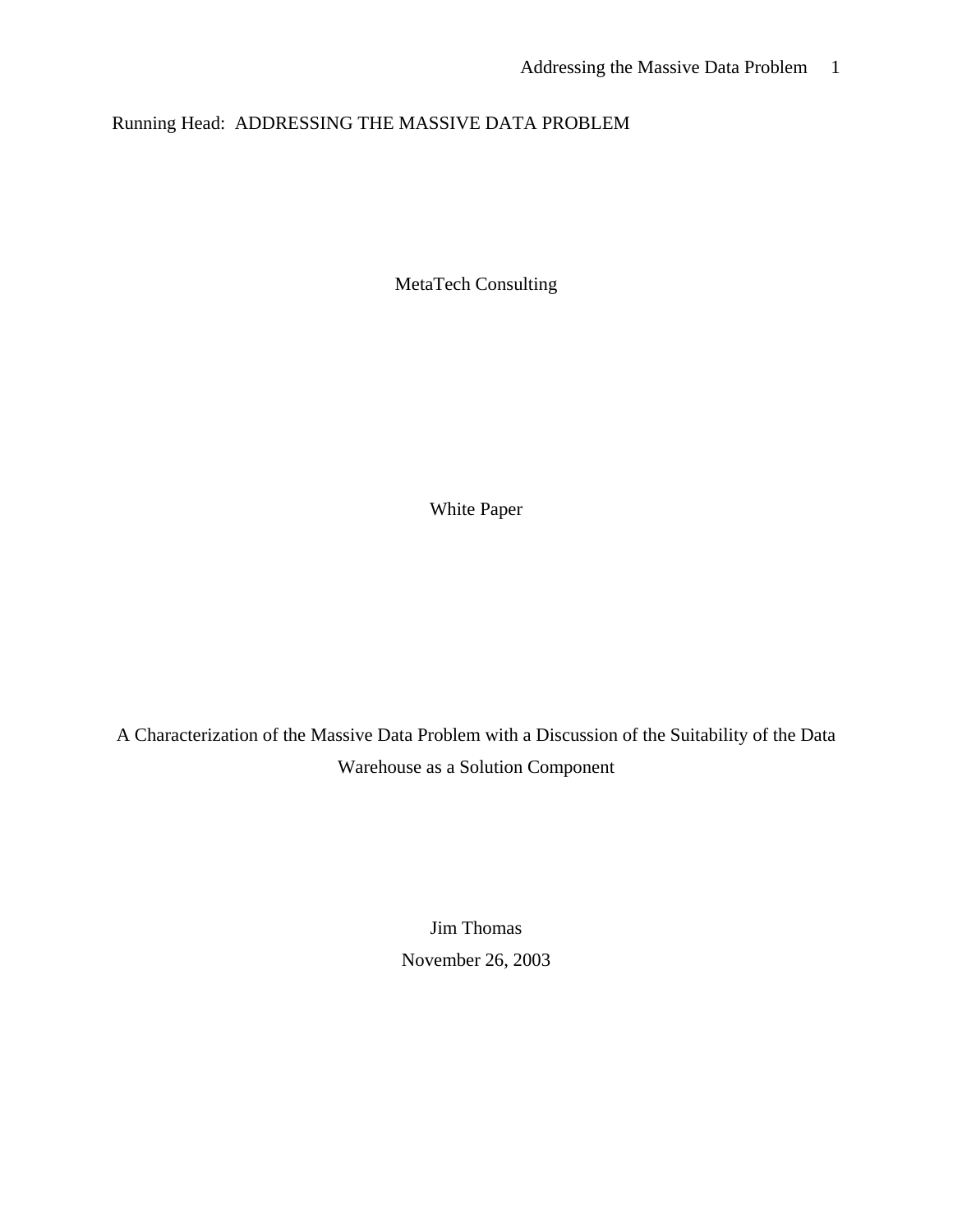A Characterization of the Massive Data Problem with a Discussion of the Suitability of the Data Warehouse as a Solution Component

The purpose of this paper is to provide an overview of the *massive data problem* to illuminate the need for means of managing vast amounts of data for the benefit of some enterprise. The concepts and technologies of data warehousing will be provided along with the suggestion that they have some degree of suitability as a component of a viable solution to the overall massive data problem. The pros and cons of the identified technologies are revealed and discussed briefly. The paper concludes with a proposed approach to addressing the massive data problem with three specific areas where additional research and development is needed.

#### Characterization of the Massive Data Problem

Data, information, and knowledge are often critical to successful business operations. To varying degrees, and at varying stages in their processes, businesses both produce and consume these artifacts. Information technology systems supporting business processes both constrain and define its capacity to exploit these artifacts over time. Often, even with state of the art technology and expansive budgets, businesses find themselves unable to effectively store, manage, and process all available data – together with information and knowledge – and either actively or passively they must allow content to perish without fully exploiting it.

Each instantiation within each business domain has differing capacity to deal with data. Small and medium sized challenges range in size from *gigabytes* (10<sup>9</sup> bytes of data) to *terabytes*  $(10^{12}$  bytes of data) while large systems have capacity demands of *petabytes*  $(10^{15}$  bytes of data). Carino, Kaufmann, and Kostamaa (2000) state that solutions are now emerging that may well extend into the *yottabyte* ( $10^{24}$  bytes of data) capacity range. The term *massive data* is generally reserved for the petabyte and larger problems.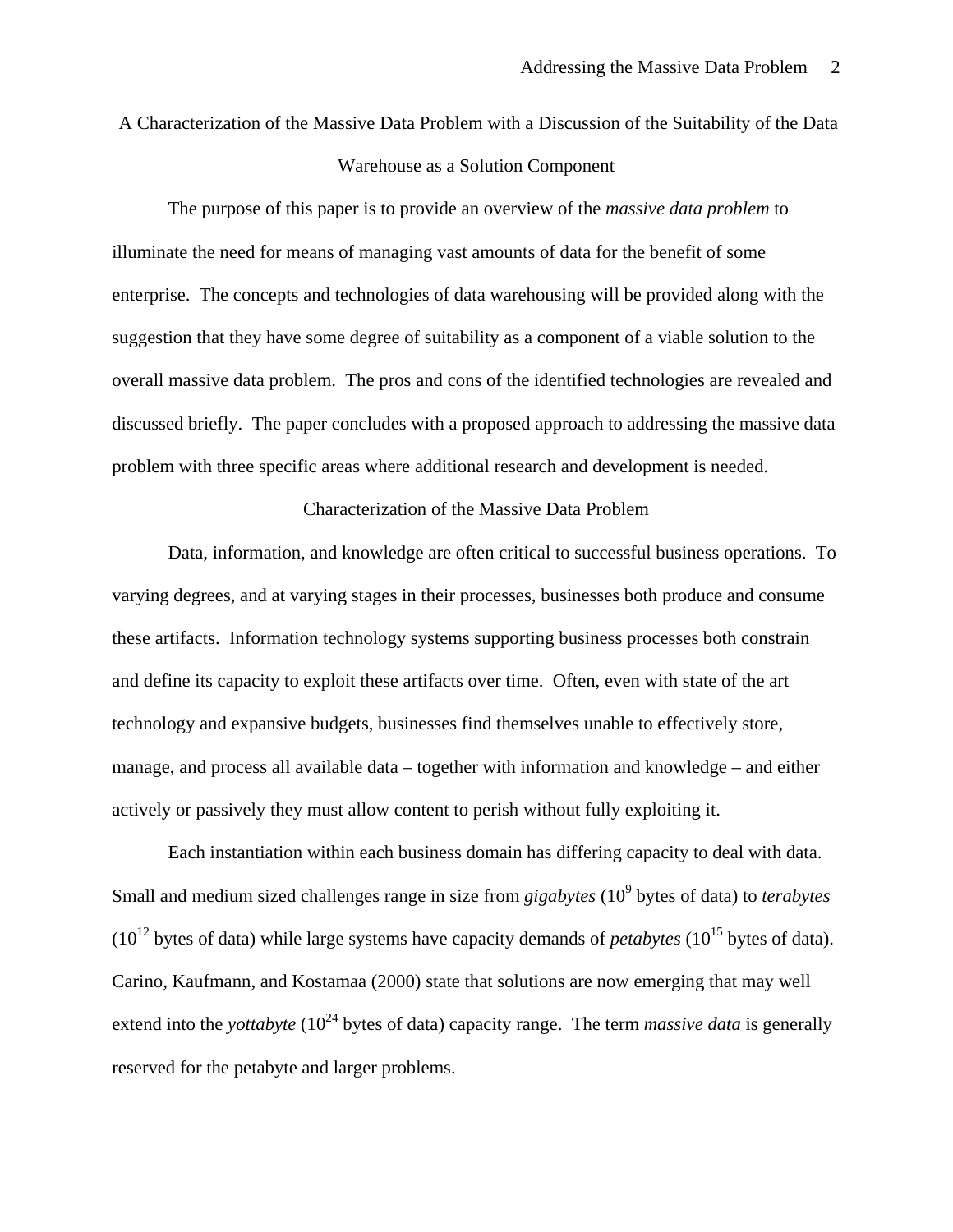Massive data is produced from three classes of sources: a) deep archives, b) wideband data collectors such as those employed in space borne sensors, and c) integrated networks of disparate sensors. Each of these is addressed in turn though, with consideration to required brevity, a thorough treatment will be omitted. Interested readers are referred to the cited references for a more complete appreciation of the material. In the interest of brevity, the treatment of the three classifications of massive data sources is deferred for later work.

Characterization of Data Warehousing as a Solution Component

The coining of the term *Data Warehouse* is generally attributed to Mr. W.H. Inmon. Inmon (1996, p.3) defines the data warehouse as "a subject oriented, integrated, non-volatile collection of data in support of management's decisions." The principles of data warehousing provide the foundation of numerous commercial products available for application to a growing set of challenges. While initially envisioned as having principal applicability to the *Decision Support Systems* (DSS) problem set, it is now present in many *Online Transaction Processing*  (OLTP) and *Online Analytical Processing* (OLAP) systems.

Rather than being a hard technology – one that is discrete and unique from other technologies – data warehousing is more of an innovative approach to the application of existing technologies. Physically, a warehouse consists of processing and storage components. Content (e.g. data, information, knowledge, etc.) is persisted on storage media within a defined *schema* that is optimized to support the business needs. An operating system, database environment (generally a relational construct), applications, and tools are the principle software components that perform the warehousing functions.

Content is prepared for ingest into the warehouse through a process known as *Extraction, Transformation, and Loading* (ETL). Though the ETL process, erroneous data is corrected,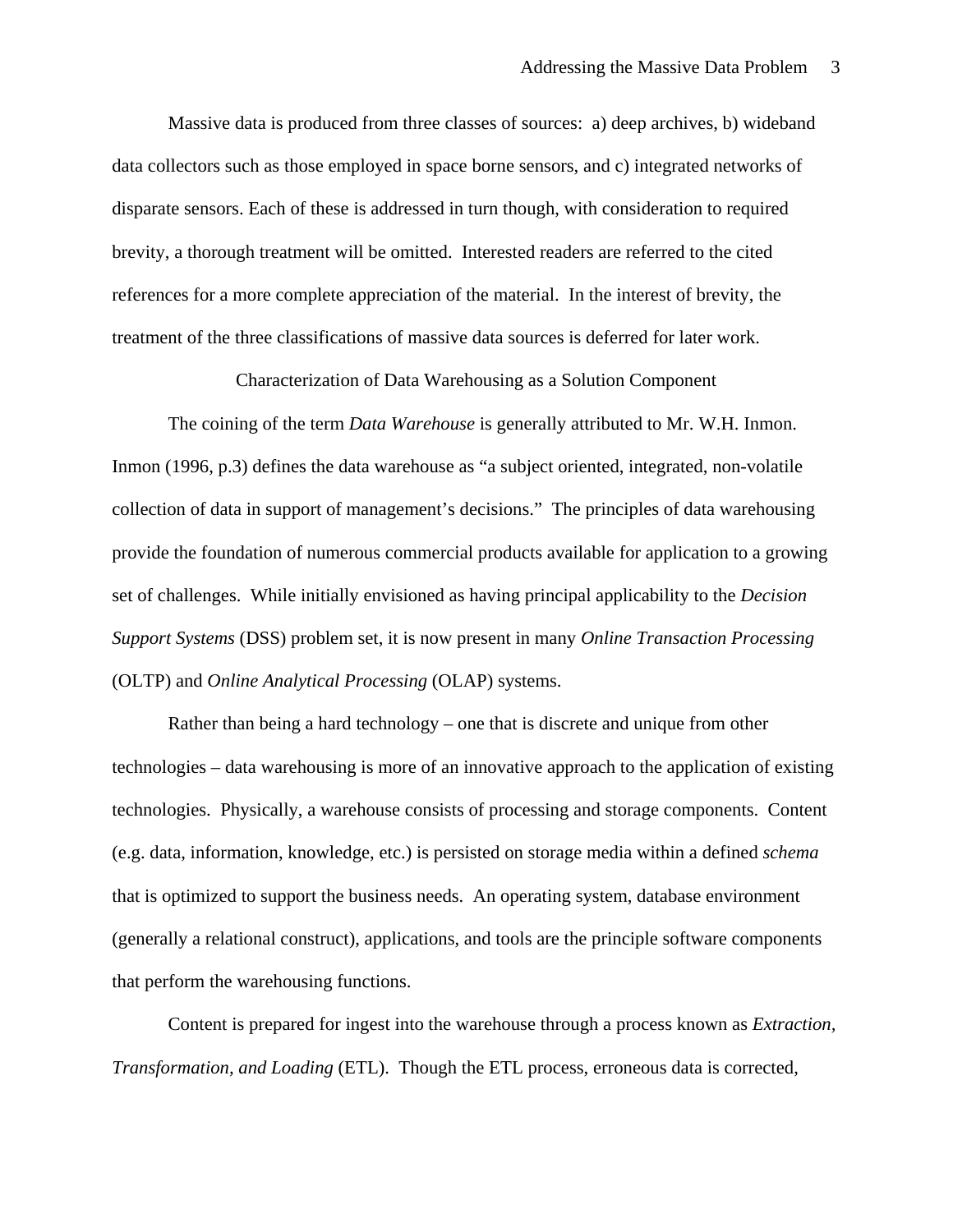missing data is resolved, and duplicate data is reconciled to produce the *data of record* for historical reference. Additional processing may include *aggregation* or *summarization* of the data is statistical details are valued by the business at hand over the discrete data itself.

Once ingested into the warehouse, the content in the form of atomic data (e.g. discrete data) or aggregated information is available to the business processes for exploitation. As previously mentioned, the information is persisted in the database in a schema optimized to the business concerns at hand. While the data elements themselves may be predetermined and will limit the possibility of what the warehouse can provide, the business needs that of the enterprise will dictate how the schema is optimized. Figure 1 illustrates the diverse access and retrieval demands that may be placed in a warehouse. Furthermore, the warehouse must support information retrieval on demand, with tolerable performance constraints. To accomplish this, the schema will often contain fields to hold information computed or derived from the source data during the ETL process. Further analysis of data warehousing if provided in the following paragraphs.

#### Analysis of Technology

### *Pros*

The data warehouse has matured as a robust set of capabilities functioning within a framework that enables the orderly persistence of large quantities of data and information. The tools and services of the warehouse provide efficient access to and manipulation of the data and allow the users to perform tasks ranging from operational and decision support to mining and exploration. As data warehousing technologies become more capable, and as the business analysts, administrators, and executives become familiar with them, new and innovative techniques evolve to better leverage existing information content (e.g. data, facts, etc.) to the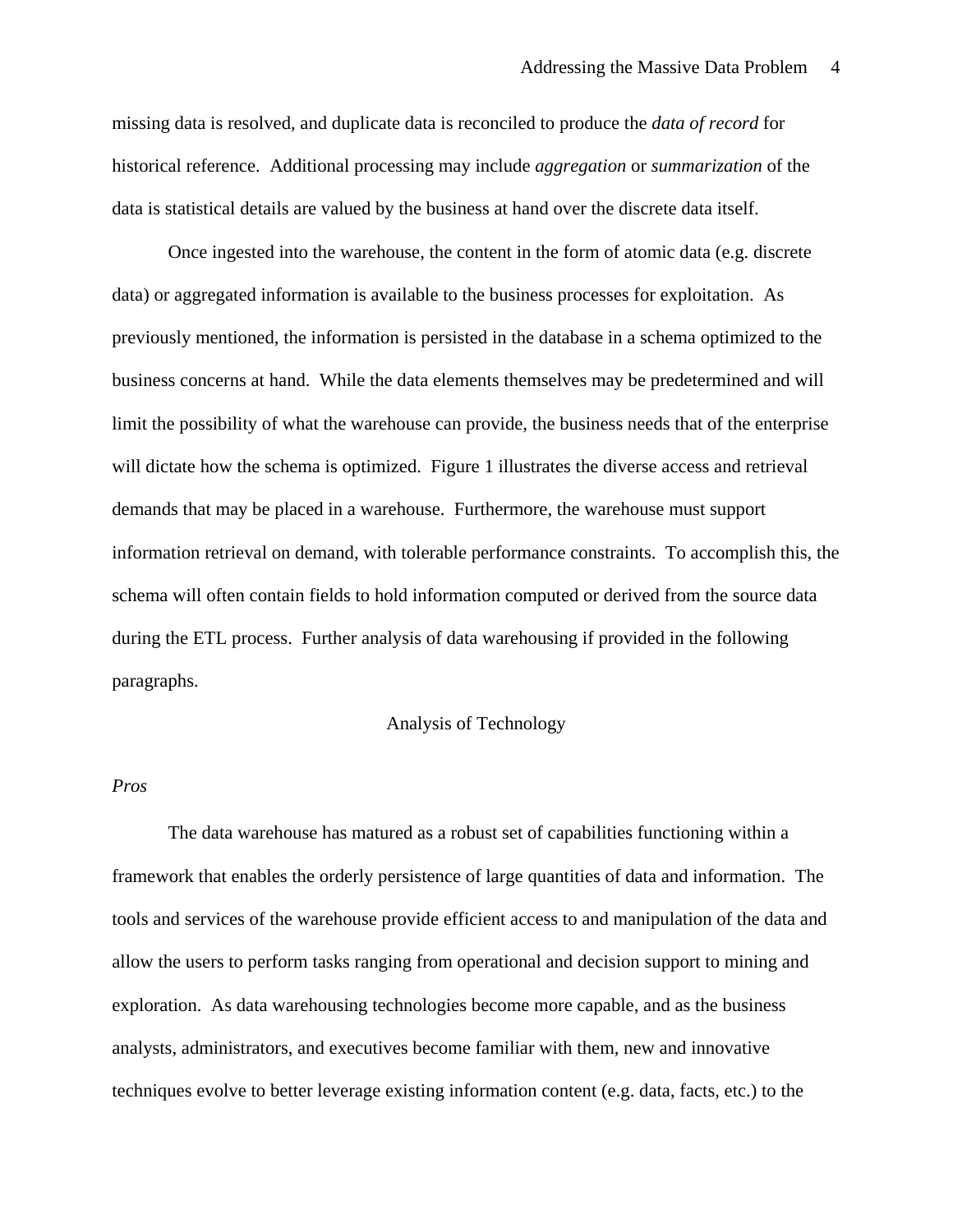benefit of the corporate bottom line. Warehouse-related technologies support *Business Intelligence, Customer Relationship Management,* and other practices that are employed to protect and improve market share. Common to these routines is a need for an integrated and deep view of a business' data to determine trends, relationships, and patterns.

Improvements in warehousing technology have continued in the areas of a) hardware, b) operating systems, c) database engines, and d) applications. The following paragraphs provide a brief discussion of improvements that have been made in each of these areas. The focus of the discussion will be on the impact the improvements have on warehousing in particular.

*Hardware.* Though many warehouse environments have been successfully deployed on general purpose hardware platforms, those demanding the greatest performance and scalability pose a challenge to hardware vendors. Servers, storage, and interconnect bus structures together provide the infrastructure on which a warehouse solution is built. *Teradata ™*, a leader in the warehousing solutions market, provides a worthy example of a vendor that considered each of these hardware components to improve their warehouse offering. Balliger (2003) asserts the ability of the *TeraData ™* platform is capable of achieving linear scalability as data volumes grow (Figure 2) by employing a proprietary, purpose-built communications interconnect supporting the servers and storage.

*Operating systems.* The demand that warehousing applications (e.g. databases engines, analytical tools, etc.) place on computing systems is extreme. Data sets that are many gigabyte in size must be loaded from disc or tape into memory for manipulation. Sorting algorithms executing on these large data sets is a single example of a challenge for the operating system supporting the warehouse. Operating systems of the past were incapable of addressing the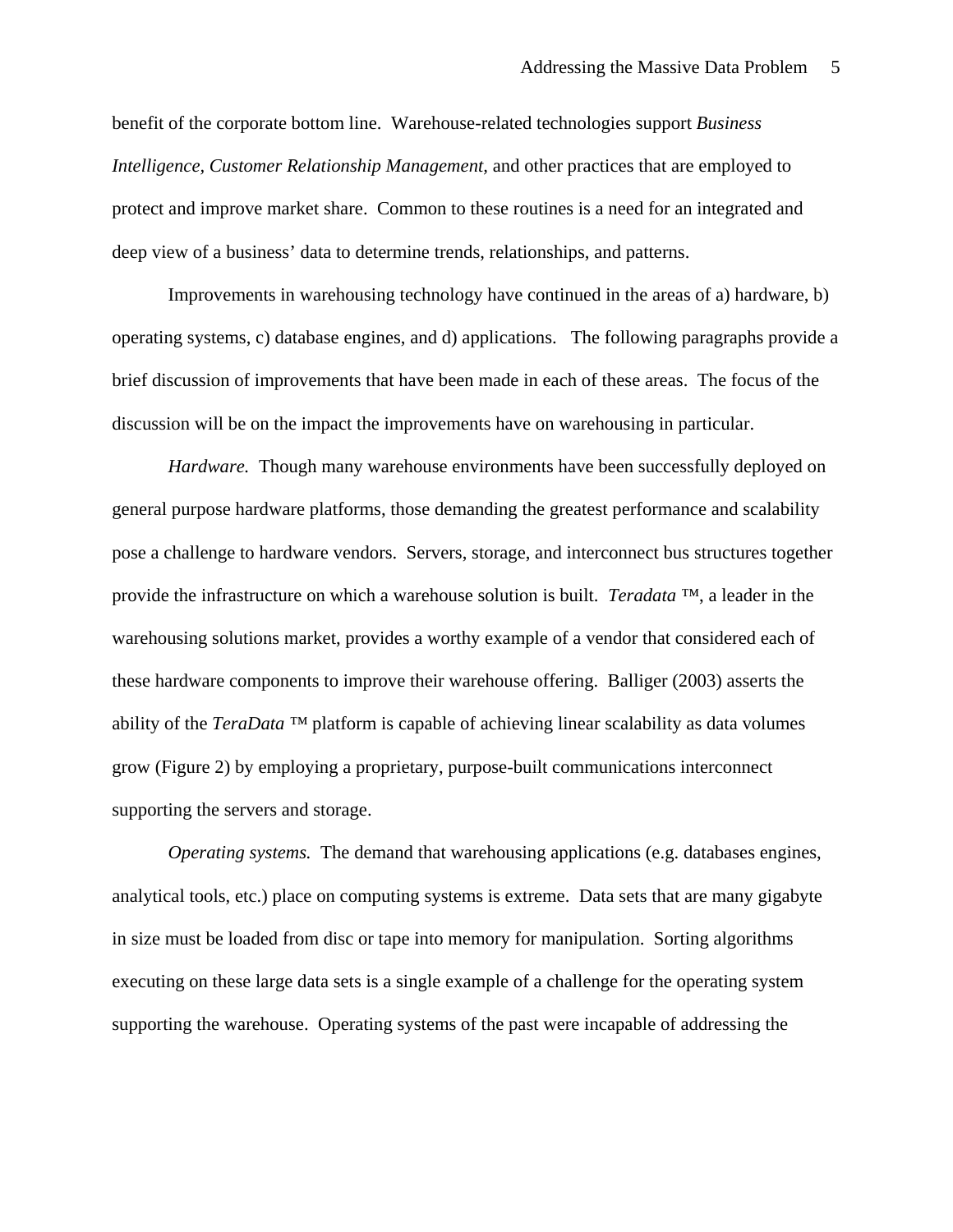terrific volumes of memory or the number of physical storage devices commonly used in larger warehouses.

*Database engines.* Relational, object, and dimensional database engines have continued to mature in path parallel to warehousing. While not sufficient to accomplish warehousing, a database engine is absolutely necessary. The architecture and design of the database system used within a warehouse imposes constraints on its performance and scalability. Likewise, the intended application of the warehouse drives the selection of the database. For example, a warehouse intended to function principally as the engine of a decision support system will likely be built around a multidimensional database. These databases support complex data structures optimized for well defined queries in a very timely manner. This is contrasted to the relational database that, when well designed, provide rapid response to ad hoc queries. Vendors have tailored their products to better suit the demands of large warehouse implementations by focusing on the different and distinct information challenges being addressed by warehouses. As illustrated by Strange (2003), the principal database management system vendors have continued to mature consistently (Figure 3).

*Applications.* A variety of vendors now offer tools, utilities, or other software that support warehousing. A shift in the commercial software market towards open, standards-based development has resulted in a far greater level of interoperability than previously experienced. Standards for data interchange, in specific, have greatly aided warehouse solution developers. The *eXtensible Markup Language* (XML) provides a self-describing structure by which disparate applications can exchange data without needing intimate insight to how the other applications represent the data.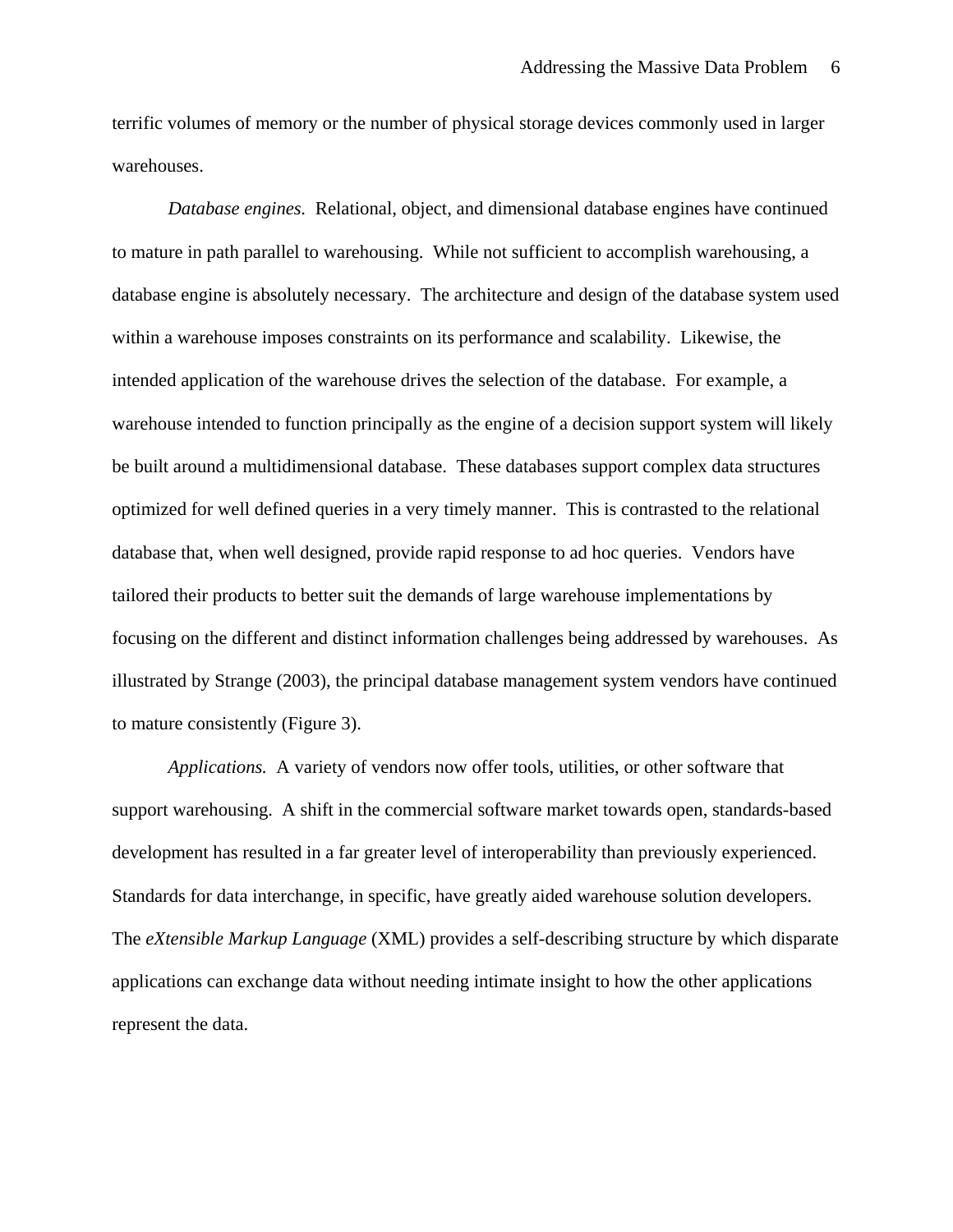*Cons* 

Though there have been significant advancements in technologies that support data warehousing, shortfalls continue to exist and to hamper efforts to address the massive data problems of tomorrow. The following paragraphs provide a concise treatment of a few of the challenge areas that are not satisfactorily resolved by the warehousing solutions of today. Those to be addressed in turn include a) unstructured data, b) heterogeneous data, and c) streaming data sources.

*Unstructured data.* The data and information artifacts of concern are no longer limited to well defined sets of textual (e.g. alphanumeric) characters within reports or forms or other well defined formats – *structured data*. Rather, there is a strong business case to include *unstructured data* in data warehouses. Few organizations have continued to remain competitive while dictating strict, inflexible, unchanging adherence to defined data. Data communicated through text messaging and emails – communications devices that have contributed to improved efficiency in many organizations – provide both structured and unstructured data. Message header information (e.g. that defined by the appropriate protocol) is necessarily well structured while the message payload (e.g. the message being transmitted) is generally unstructured. It is undesirable to manually extract the message content from an email (possibly sent from a customer to a service representative) to convert it into a structured form for use by a customer relations management (CRM) data warehouse. Only limited progress has been made in developing systems that are capable of performing this task automatically.

*Heterogeneous data.* To build on the previous CRM example, it is useful to consider an instance when the content is not only text. Sound, animation, pictures, and video can be more effective than text for communicating information in certain situations. An email sent by a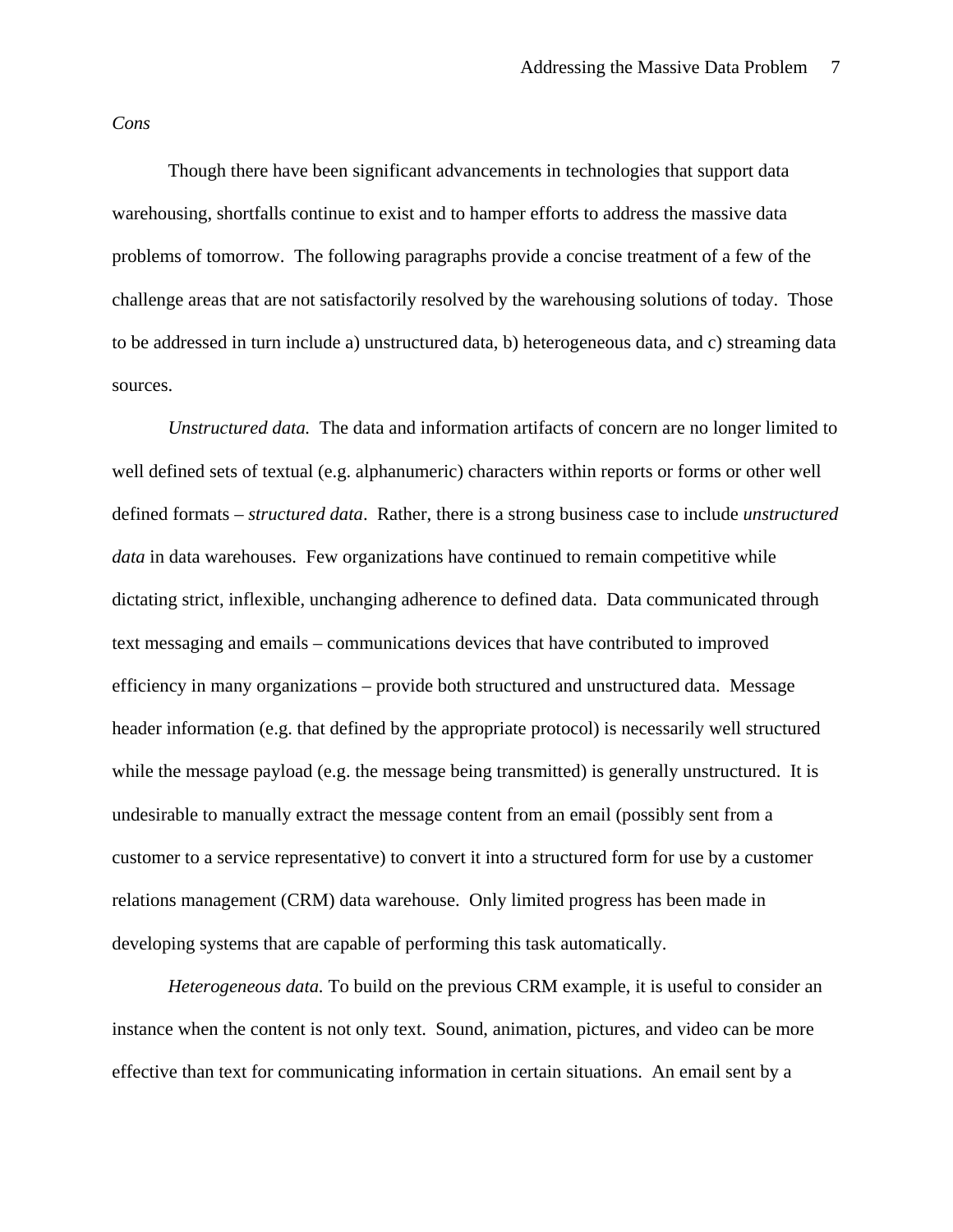customer might include a digital picture of a failed part or of damage that resulted from the failed part. Though storage systems are capable of persisting any form of digital information, they must also manage the content in such a way that it retains (or even adds) value to the business. Many warehouses of today store unstructured, heterogeneous pieces of data by storing them in some binary format. This approach is inefficient from a capacity management perspective and also lessens the value of the data. Improvements in processes for identifying, classifying, and managing heterogeneous data are needed.

*Streaming data.* Traditional data warehousing solutions rely on a phased approach to ingesting data. Generally, data was migrated from the operational systems to a staging area – a temporary storage area where it was held until all dependent data had arrived and the warehouse was ready to handle the new data. While there were other reasons for the staging area, these two are of particular interest as both are obstacles to the objective of ingesting data from flowing streams rather than from discrete flat files or records that arrive in discrete intervals.

The massive data problem compounds the need for handling streaming data. As stated previously in this paper, sources of massive data include those sensors with very wide apertures (e.g. space born sensors) as well as those sensors that are integrated to form large networks. In either instance, the data may arrive for ingest by the warehouse at rates and volumes that make staging the data for any period of time unreasonable – the backlog simply grows too fast. Also, as the nature of the users of the warehouse changes, batch processing of staged data becomes unreasonable. As the warehouse becomes more functional as an Online Transaction Processing (OLTP) environment (such as the reservation agents for airlines), near-real-time visibility to integrated data becomes critical to business operations. As with making backups, the windows to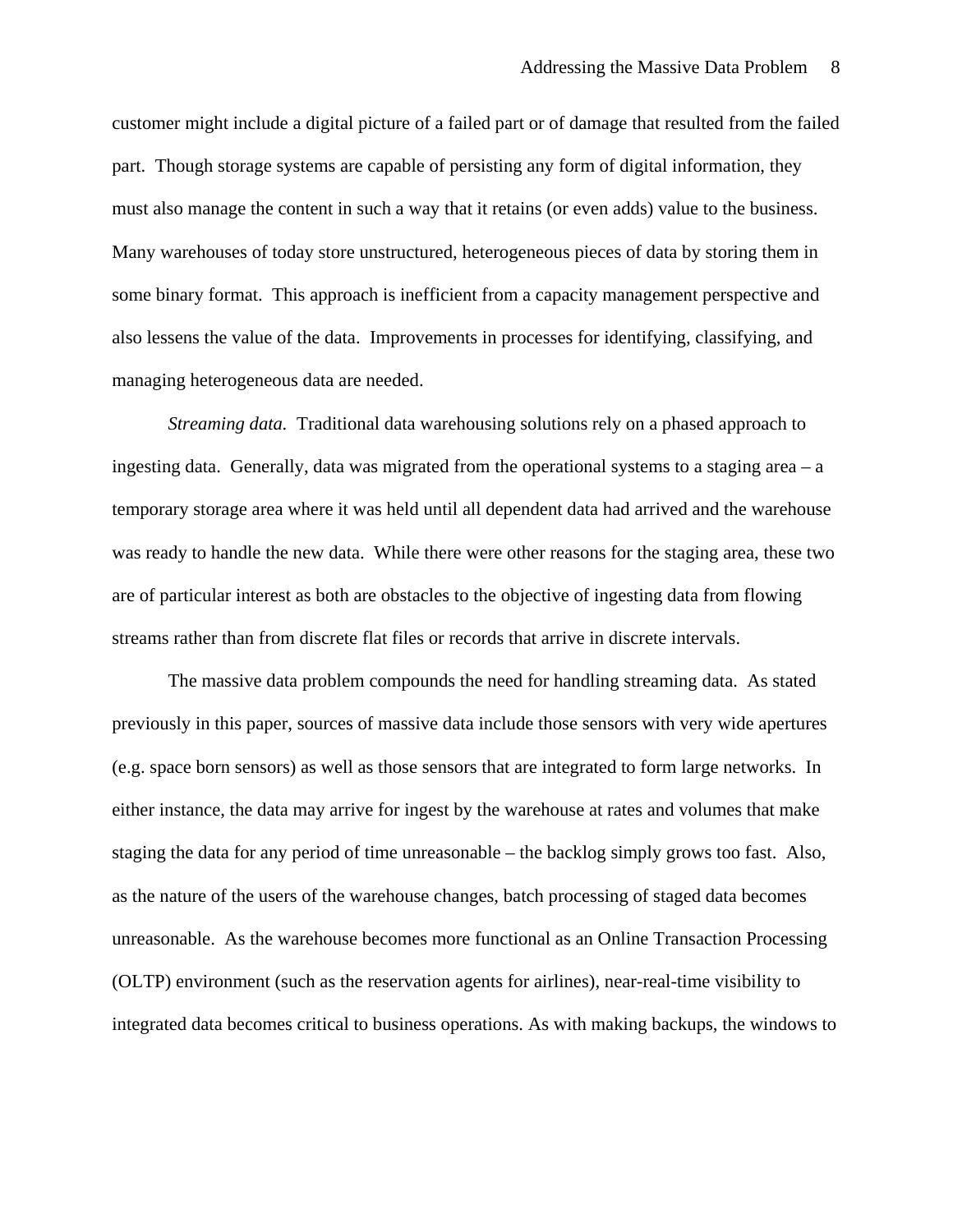perform the task of ingest is becoming ever smaller. There has been only limited progress in handling streaming data and ingesting data without taking the warehouse off-line.

Proposed Approach to Addressing the Massive Data Problem

After examining the massive data problem together with the technologies that are regarded as promising contributors to the remedy, this author has identified three areas deserving focus and directed attention: a) metadata, b) ontology, and c) indirect management of the data. A concise discussion of each follows presently.

#### *Metadata*

The efficiency of an information system is bounded by the metadata that it employs. Though it is true that modest databases can satisfy user requirements for access with few challenges to the database designer or administrator, it is also true that as the database grows in capacity or complexity the efficiency of the design becomes critical to usability and maintainability. For very large databases, particularly those functioning as warehouses, improved performance is achieved through heavy use of indexing and creative use of metadata. Such is particularly true when the warehouse is used for data mining, knowledge discovery, or other exploration tasks.

Metadata has still more utility beyond improving access performance. Few data warehouses ingest data form a single operational system. Rather, warehouses generally receive data from many different operational systems. Each the source system possess its own data models and each has a level of stability and maturity that results in some level of change. Accurate metadata capturing specific source of each piece of data as well as the particular version of the source systems data model will enable the warehouse to provide data reliably as the source systems – together with their data models - mature and change over time.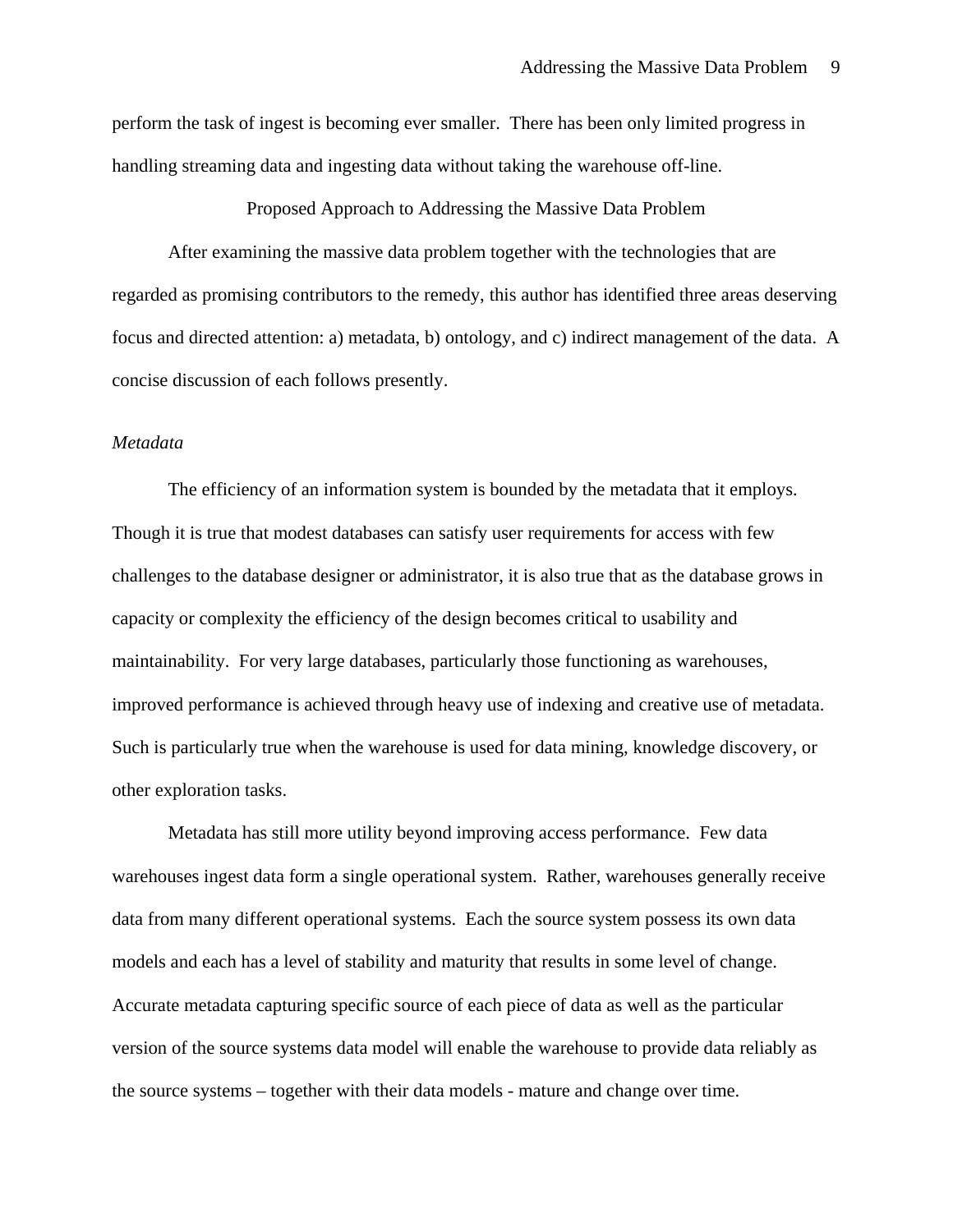#### *Ontology*

It is common for the source systems contributing to a warehouse to have some common context – the business, the product line, the customers, etc. Across the enterprise, in the minds of many users, there typically exist a number of disparate mental models that together form a representation of the enterprise as a whole. This model, known as an *ontology*, consists of some number of entities descriptions together with the description of the relationship between each. In the minds of the uses, the data from the disparate data sources make sense. The business functions only as long as the collective brain trust is functional and remains in place.

An observation of the office workers and executives of any large enterprise would suggest that no single individual possesses a complete and accurate mental model of the enterprise. Furthermore, few individuals have the intellectual capacity to comprehend the nuances of anything beyond a fairly simple model – a limitation not inflicted upon modeler computing systems.

It is suggested that by modeling the enterprise – by generating an ontology for the context of the enterprise – and codifying this for use by applications and tools functioning on the warehouse data it would be possible to harvest far more knowledge from the data that already exists. Complex relationships that exist unnoticed by so many workers that have neither the access nor vision to see that which exists before them can be determined and used for the benefit of the enterprise.

#### *Indirect management of data*

As the size of warehouses increase, they reach a point where it is not longer feasible for it to function – for example, the time it takes to generate an index following the ingest of a set of data exceeds that time that the system is permitted to be off line to perform that function.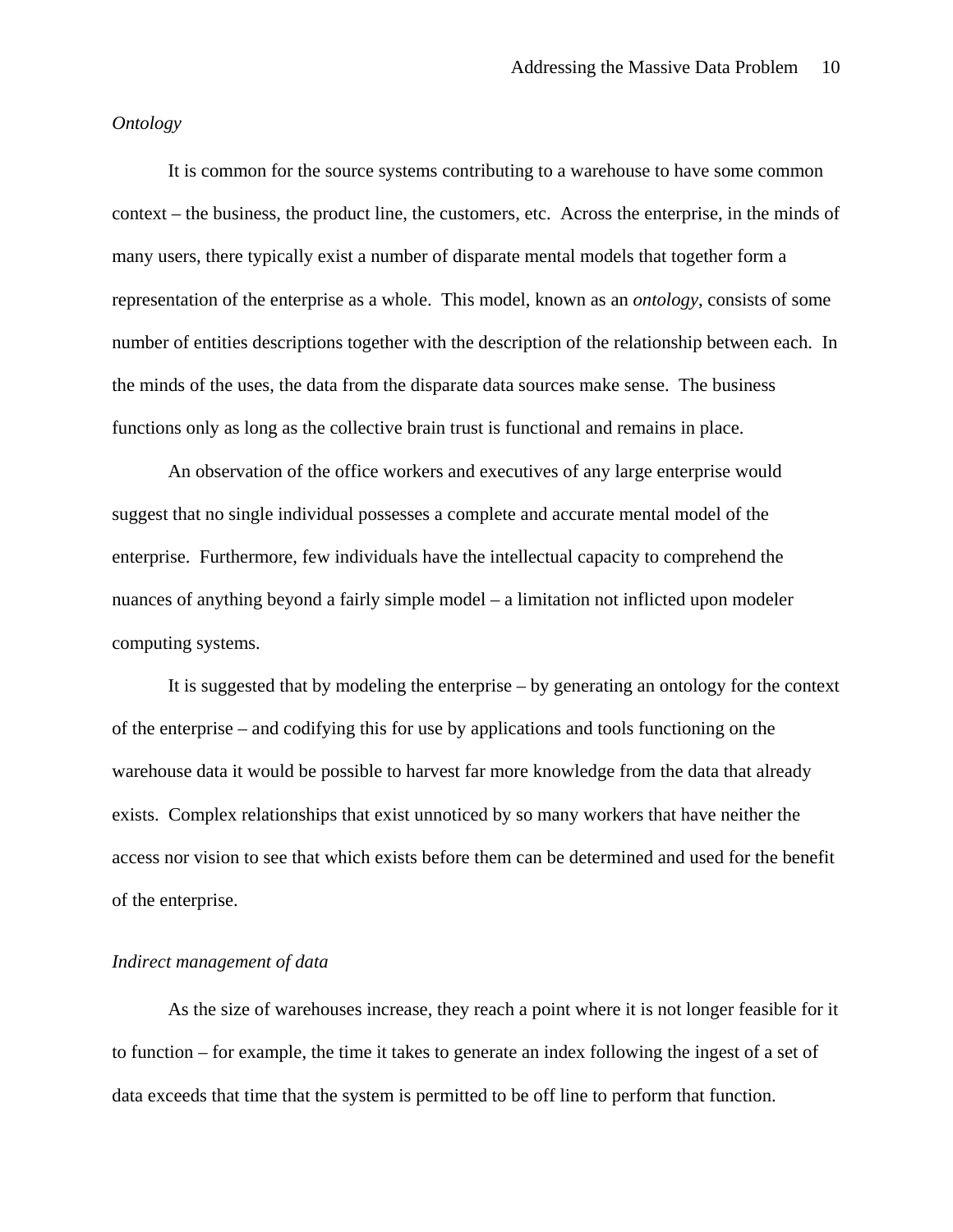Conventional wisdom has dictated that effort (indexing) should be shared between more processing resources to accomplish the task in the allotted time. There comes a point where even this approach fails. The massive data problem will prove this point.

It is suggested that an alternate approach to the problem is to generate an abstraction of the data that is sufficiently detailed to provide necessary functionality though it is also considerable less in volume. This abstraction of the data, a form of metadata, allows the processes to manage and access the data indirectly. Furthermore, it is asserted that if only this metadata is persisted in a database and that the source data is persisted as an artifact in a flat file management system, the processor resources necessary for accessing and managing the data would be considerably reduced. For example, a dataset produced by a photography sensor onboard a space borne may be in excess of 50 gigabyte in size. Metadata reflecting the location in the file system of the source file as well as the descriptive information of when, where, how, why the image was produced as well as what it is of could likely be stored in only a few kilobytes and could easily be managed in a database as structured data.

#### Conclusions

This paper has presented both an overview of the massive data problem and a treatment of the state of the art of data warehousing. The pros and cons of data warehouse technologies were addressed. It was asserted that additional development of the existing technologies, with attention to metadata, ontologies, schemes for indirect management of massive data sets, is required to adequately address the challenges of massive data.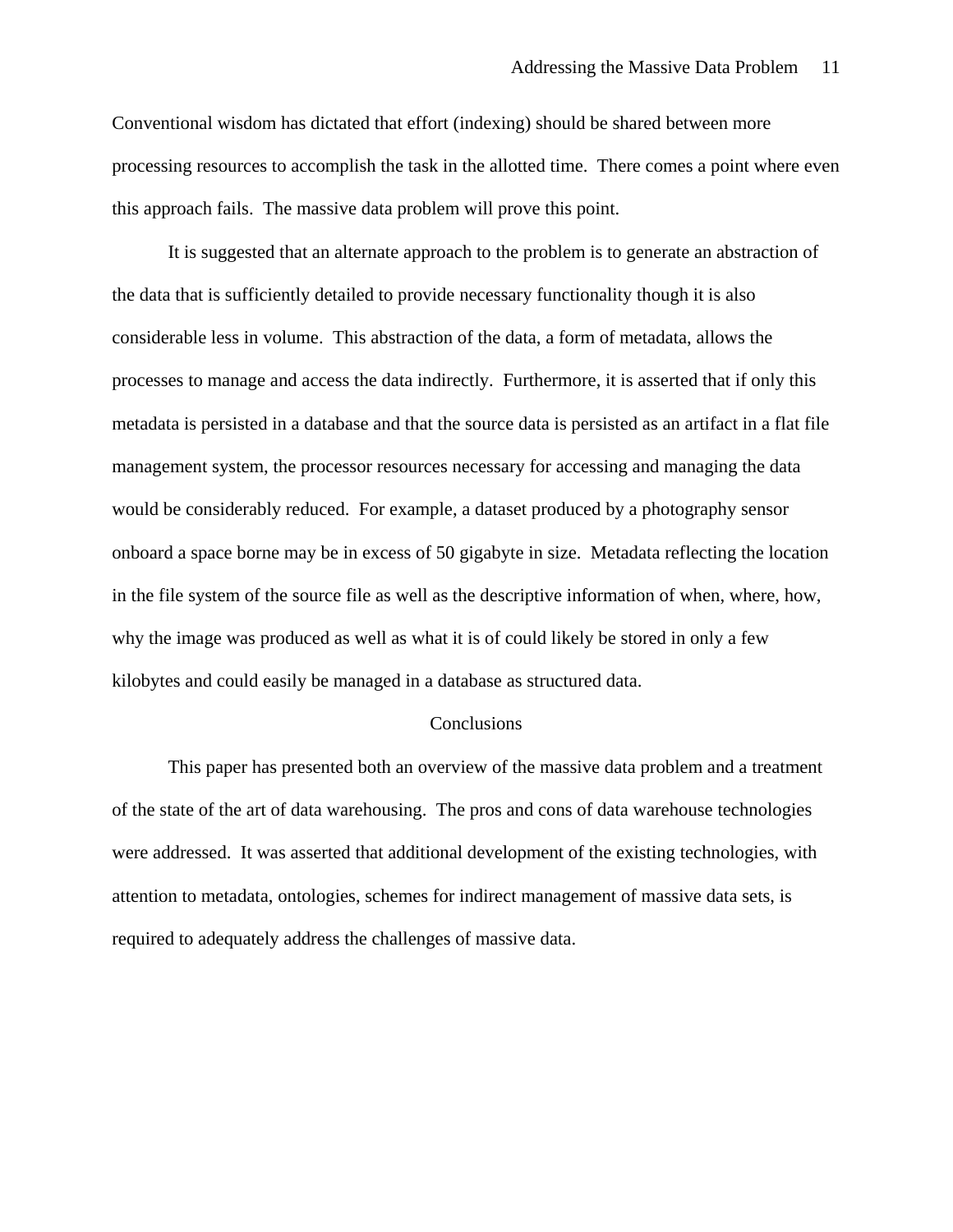## References

Ballinger, C. (2003). *The Teradata database scalability story.* Retrieved on January 11, 2004 from http://www.teradata.com/t/pdf.aspx?a=83673&b=86857.

Carino, Kaufmann, & Kostamaa (2000). *Are you ready for yottabytes? Storehouse Federated and object/relational solution.* Retrieved on January 10, 2004 from http://siteseer.nj.nec.com/carino00are.html.

Inmon, W. H. (1996). *Building the data warehouse* (2nd ed.).Wiley Computer Publishing New York, NY.

Strange, K. (2003). *Data warehouse DBMS magic quadrant: Battle intensifies.* Gartner Ras Core Research Note M-19-2009. Retrieved on January 11, 2004 from http://mediaproducts.gartner.com/gc/webletter/ncr/article18/article18.html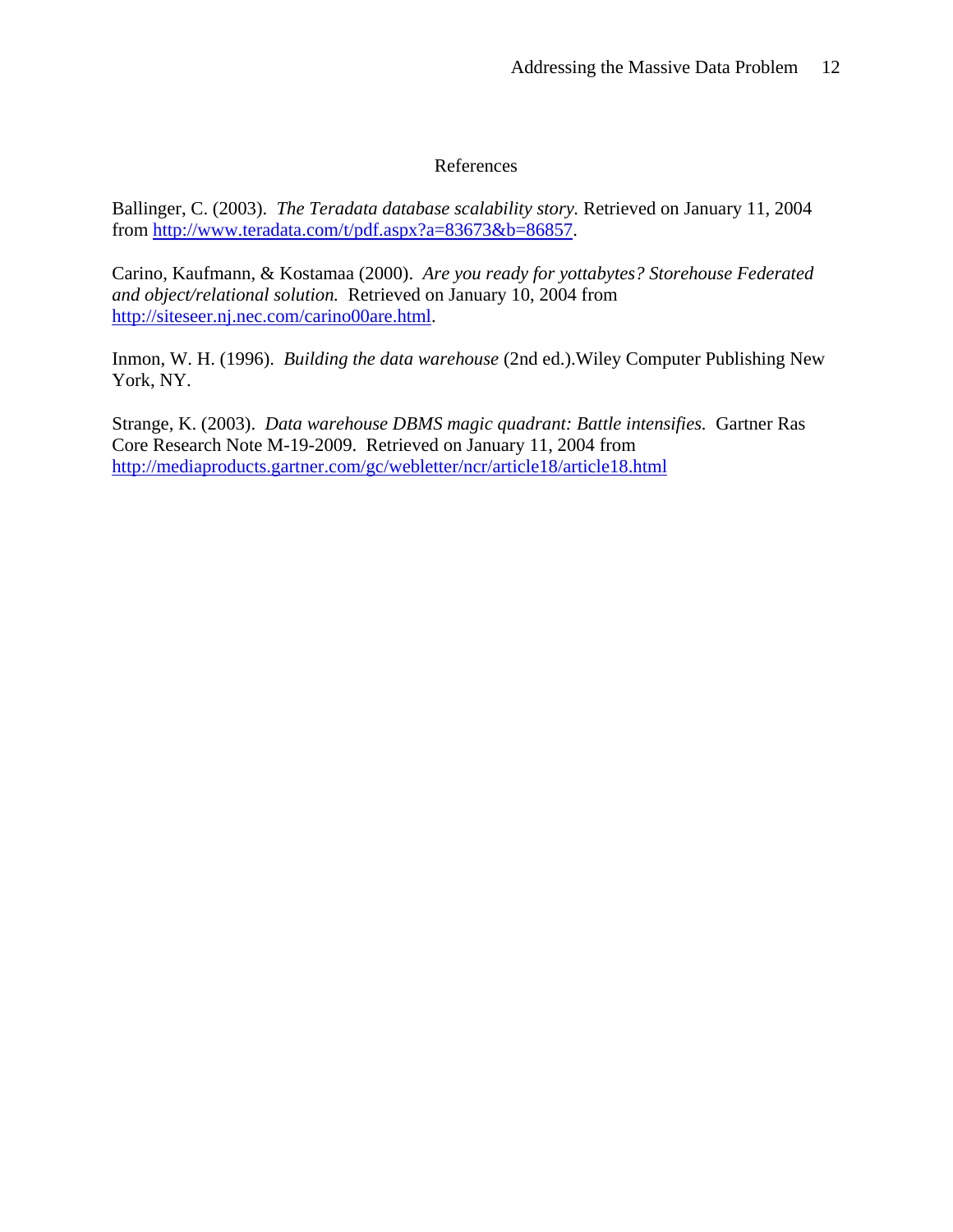



Figure 1. Warehouse Access and Retrieval Demands (Humphries, Hawkins, & Dy, 1999, p. 111)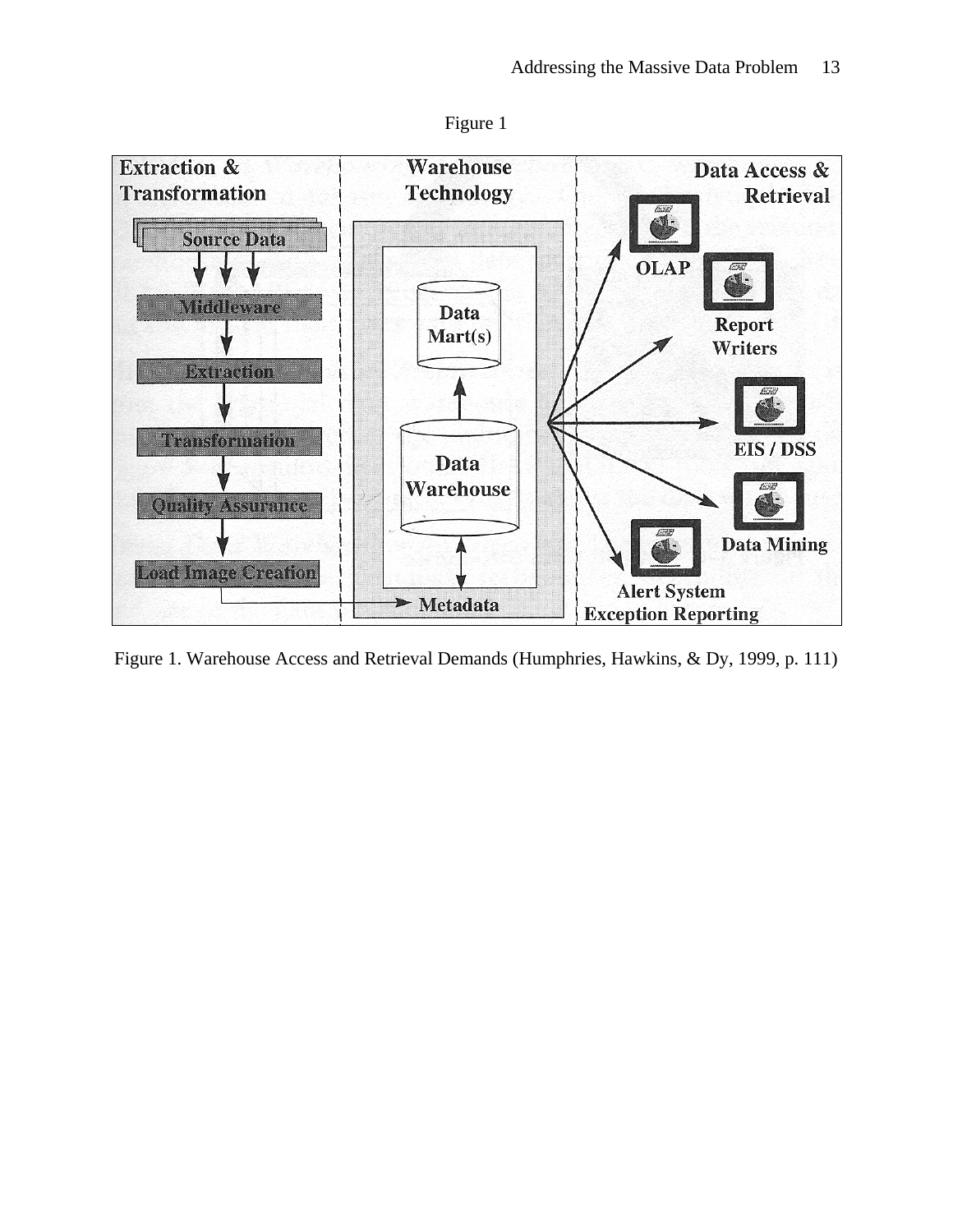



Figure 2. Linier scalability as data volumes grow (Ballinger, 2003, p. 8)